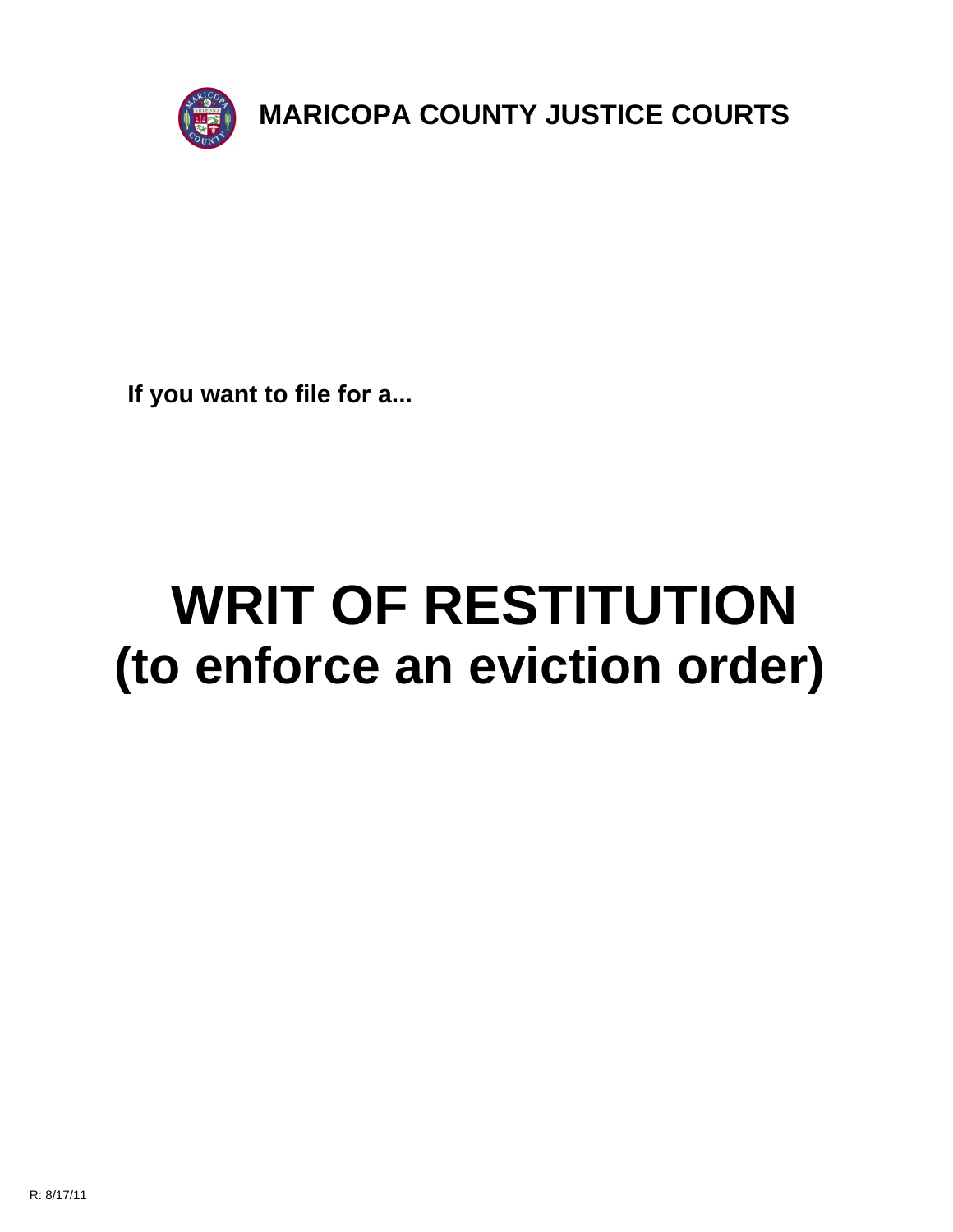

**MARICOPA COUNTY JUSTICE COURTS**

If a judgment is entered in a Eviction Action case the judge will order, among other things, that a **WRIT OF RESTITUTION** will issue FIVE (5) calendar days from the date of judgment. In the case of IRREPARABLE BREACH, the judge will order that a WRIT OF RESTITUTION will issue not less that 12 nor more than 24 hours after judgment (or as soon thereafter as normal court hours allow).

**You must file a Writ of Restitution and pay the issuance and service fees.**

If the tenant does not move as ordered, the writ will direct the constable to enforce the court order and carry out the eviction **tenant.**

### **Please STOP...**

If there has not been a judgment rendered.

If the waiting period for the issuance of the Writ of Restitution has not passed.

If the judgment is satisfied.

If there has been a NEW lease agreement entered with the defendant or is all or part of a new months rent has been accepted.

If there is a satisfaction of judgment filed.

#### **Please PROCEED**

Information for Obtaining A Writ of Restitution The clerk will provide a Writ of Restitution form upon request

#### **FORMS Needed:**

Worksheet for Computation of Judgment Due Writ of Execution

#### **INSTRUCTIONS**

- 1. Review the Information for Obtaining a Writ of Restitution.
- 2. Complete the Writ of Restitution form
- 3. File the completed form with the court clerk and pay the required fees for issuing and serving the Writ. Fees are set by statute and are non-refundable. Executing the restitution process is subject to additional fees (\$40.00 for each hour over 3 hours).

**IT IS IMPORTANT THAT ALL PARTIES KEEP THE COURT APPRISED OF ANY CHANGE IN ADDRESS A NOTICE OF CHANGE OF ADDRESS** form must be filed with the court when a party changes their address.

Visit us at http://justicecourts.maricopa.gov/ for additional filing information and online forms.